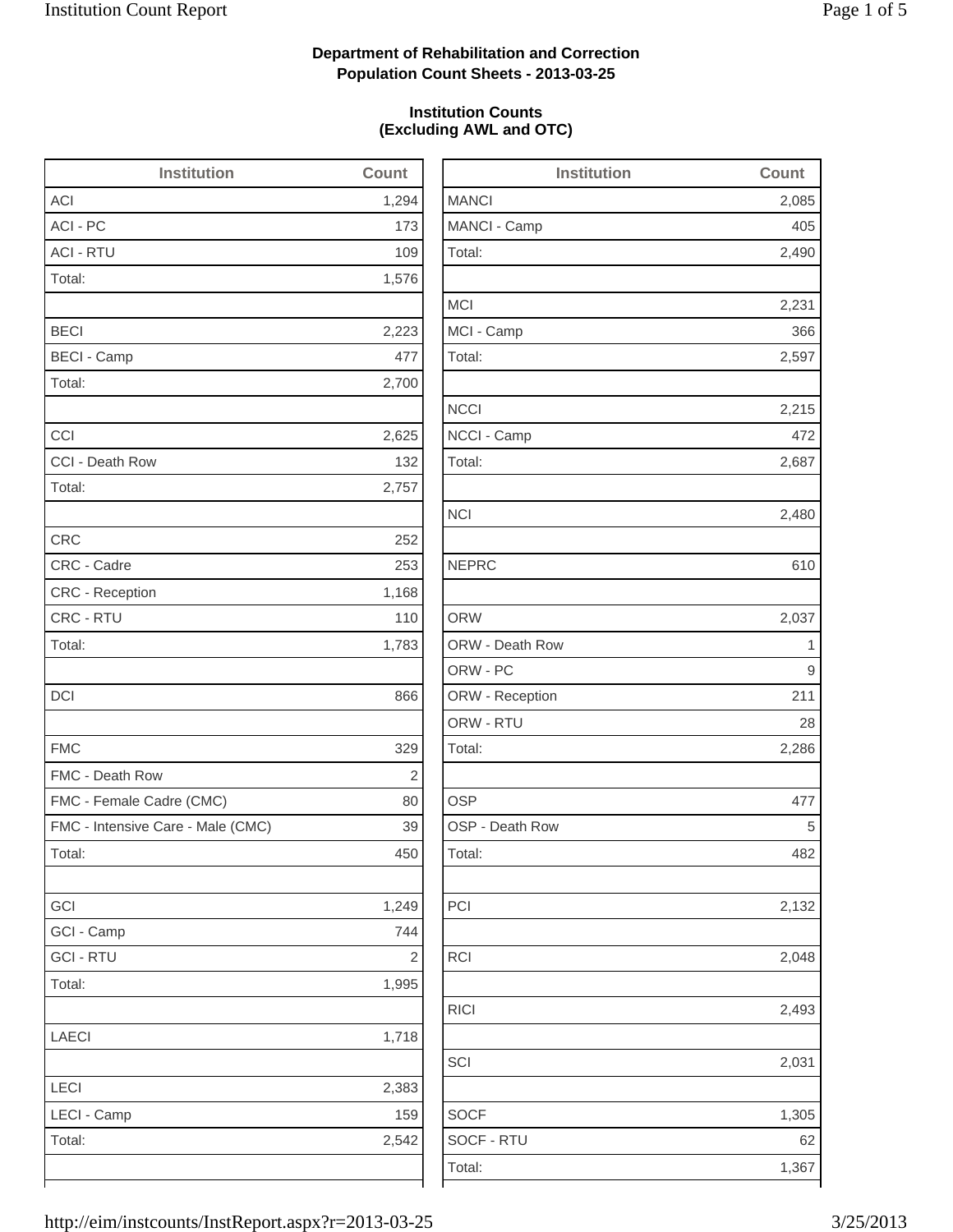### Institution Count Report

| ר age 2 of |  |  |
|------------|--|--|
|            |  |  |

| LOCI                     | 2,341 |                  |                          |        |
|--------------------------|-------|------------------|--------------------------|--------|
|                          |       | <b>TCI</b>       |                          | 1,054  |
| <b>LORCI</b>             | 154   |                  |                          |        |
| <b>LORCI - Cadre</b>     | 254   | <b>TOCI</b>      |                          | 1,243  |
| <b>LORCI - Reception</b> | 1,082 |                  |                          |        |
| Total:                   | 1,490 | <b>WCI</b>       |                          | 1,360  |
|                          |       | <b>WCI - RTU</b> |                          | 51     |
| <b>MACI</b>              | 991   | Total:           |                          | 1,411  |
| MACI - Minimum           | 1,377 |                  |                          |        |
| MACI - Youth             | 33    |                  | <b>Total Population:</b> | 50,030 |
| Total:                   | 2,401 |                  |                          |        |

### **Male Population by Security Level (Include AWL and Exclude OTC)**

| <b>Security Level</b>  |                   | <b>Body</b> | <b>AWL</b> | $(-OTC)$ | <b>Total</b> |
|------------------------|-------------------|-------------|------------|----------|--------------|
| Total Levels 3,4,5     |                   | 14.429      | 43         | 122      | 14,350       |
| <b>Total Levels 2</b>  |                   | 17.851      | 104        | 144      | 17,811       |
| <b>Total Levels 1</b>  |                   | 13.757      | 104        | 99       | 13,762       |
| <b>Total Death Row</b> |                   | 139         |            |          | 139          |
|                        | <b>Total Male</b> | 46,176      | 252        | 366      | 46,062       |

#### **Female Population by Institution (Include AWL and Exclude OTC)**

|                          | $\mu$ , $\mu$ , $\mu$ , $\mu$ , $\mu$ , $\mu$ , $\mu$ , $\mu$ , $\mu$ , $\mu$ , $\mu$ , $\mu$ |                |                |             |                |  |
|--------------------------|-----------------------------------------------------------------------------------------------|----------------|----------------|-------------|----------------|--|
| <b>Institution</b>       |                                                                                               | <b>Body</b>    | <b>AWL</b>     | $(-OTC)$    | <b>Total</b>   |  |
| <b>CRC</b>               |                                                                                               | $\overline{2}$ | 0              | 0           | 2              |  |
| <b>DCI</b>               |                                                                                               | 866            | 9              | 8           | 867            |  |
| <b>FMC</b>               |                                                                                               | 8              | 0              |             | $\overline{7}$ |  |
| FMC - Female Cadre (CMC) |                                                                                               | 80             | 1              | 0           | 81             |  |
| <b>NEPRC</b>             |                                                                                               | 610            | 8              | 6           | 612            |  |
| <b>ORW</b>               |                                                                                               | 2,037          | 27             | 15          | 2,049          |  |
| <b>ORW - Death Row</b>   |                                                                                               | 1              | $\mathbf 0$    | $\mathbf 0$ |                |  |
| ORW - PC                 |                                                                                               | 9              | $\overline{0}$ | $\Omega$    | 9              |  |
| ORW - Reception          |                                                                                               | 211            | 0              | $\Omega$    | 211            |  |
| ORW - RTU                |                                                                                               | 28             | 0              | $\mathbf 0$ | 28             |  |
|                          | <b>Total Female</b>                                                                           | 3,852          | 45             | 30          | 3,867          |  |
|                          | <b>Total Population:</b>                                                                      | 50,028         | 297            | 396         | 49,929         |  |

#### **Male Population by Institution: Security Levels 3, 4, 5 (Include AWL and Exclude OTC)**

| \!!!V!WWV / \\! = u!!W = ^\V!WWV V ! V / |             |            |          |              |
|------------------------------------------|-------------|------------|----------|--------------|
| Institution                              | <b>Body</b> | <b>AWL</b> | $(-OTC)$ | <b>Total</b> |
| <b>ACI</b>                               | 37          |            |          | 37           |
| ACI - PC                                 | 95          |            |          | 96           |
| <b>BECI</b>                              | 25          |            |          | 24           |
|                                          |             |            |          |              |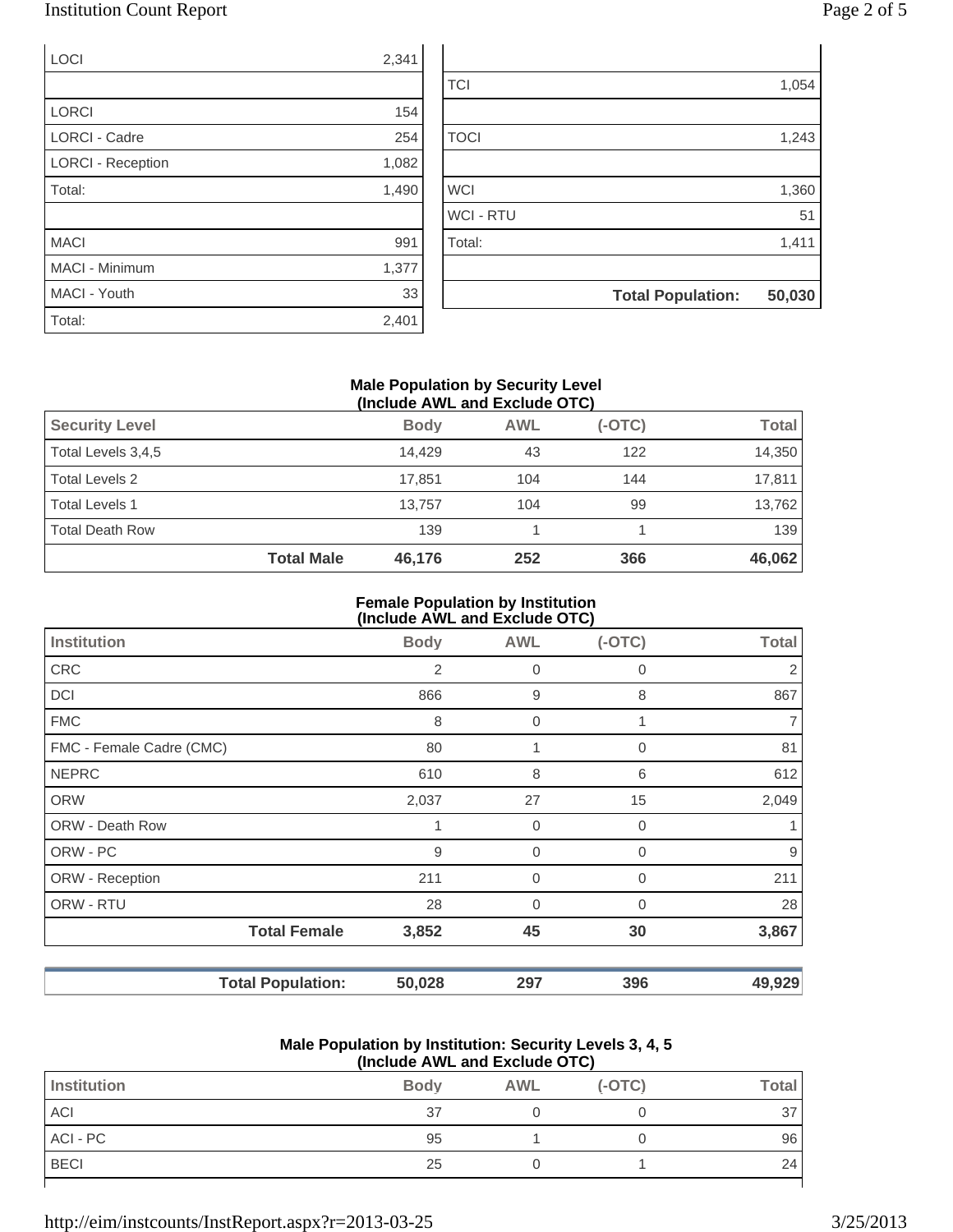# Institution Count Report Page 3 of 5

| CCI                               |                      | 25             | $\mathbf 0$               | 1                   | 24             |
|-----------------------------------|----------------------|----------------|---------------------------|---------------------|----------------|
| CCI - Death Row                   |                      | $\overline{2}$ | $\mathbf 0$               | $\mathbf 0$         | $\overline{2}$ |
| CRC                               |                      | 128            | $\mbox{O}$                | 10                  | 118            |
| CRC - Cadre                       |                      | 227            | $\mathbf 0$               | $\mathbf 0$         | 227            |
| CRC - Reception                   |                      | 807            | $\overline{4}$            | 11                  | 800            |
| CRC - RTU                         |                      | 92             | $\mathbf 0$               | $\mathbf 0$         | 92             |
| <b>FMC</b>                        |                      | 15             | $\mathbf 0$               | $\mathsf{O}\xspace$ | 15             |
| FMC - Intensive Care - Male (CMC) |                      | $\,8\,$        | $\mathbf 0$               | $\mathbf 0$         | $\,8\,$        |
| GCI                               |                      | 13             | $\mathbf 0$               | $\mathbf{1}$        | 12             |
| LAECI                             |                      | 8              | $\,6$                     | $\mathbf 0$         | 14             |
| LECI                              |                      | 2,265          | $\ensuremath{\mathsf{3}}$ | 13                  | 2,255          |
| LOCI                              |                      | 23             | $\mathbf 0$               | $\mathbf 0$         | 23             |
| LORCI                             |                      | 98             | $\,$ 5 $\,$               | 22                  | 81             |
| LORCI - Cadre                     |                      | 241            | $\mathbf 0$               | $\mathbf 0$         | 241            |
| <b>LORCI - Reception</b>          |                      | 675            | $\mathbf{1}$              | $\mathbf{1}$        | 675            |
| <b>MACI</b>                       |                      | 34             | $\mathbf 0$               | $\sqrt{2}$          | 32             |
| MACI - Youth                      |                      | 18             | $\mbox{O}$                | $\mathbf{1}$        | 17             |
| <b>MANCI</b>                      |                      | 2,026          | $\overline{\mathcal{I}}$  | 17                  | 2,016          |
| <b>MCI</b>                        |                      | 11             | $\mathbf{1}$              | $\mathbf 0$         | 12             |
| <b>NCCI</b>                       |                      | 15             | $\mathbf 0$               | $\mathbf 0$         | 15             |
| NCCI - Camp                       |                      | 1              | $\mathbf 0$               | $\mathbf 0$         | $\mathbf{1}$   |
| <b>NCI</b>                        |                      | 30             | $\sqrt{2}$                | $\mathsf{O}\xspace$ | 32             |
| <b>OSP</b>                        |                      | 477            | $\mathbf 1$               | $\mathbf{1}$        | 477            |
| PCI                               |                      | 62             | $\mathbf 0$               | $\mathbf 0$         | 62             |
| <b>RCI</b>                        |                      | 2,019          | $\sqrt{5}$                | 18                  | 2,006          |
| <b>RICI</b>                       |                      | 20             | $\mathbf 0$               | $\mathbf 0$         | 20             |
| $\ensuremath{\mathsf{SCI}}$       |                      | 21             | $\mathsf{O}\xspace$       | $\mathsf{O}\xspace$ | 21             |
| SOCF                              |                      | 1,305          | $\mathbf{1}$              | 6                   | 1,300          |
| SOCF - RTU                        |                      | 62             | $\mathsf{O}\xspace$       | $\mathsf{O}\xspace$ | 62             |
| <b>TCI</b>                        |                      | 1,019          | $\overline{4}$            | $\overline{4}$      | 1,019          |
| <b>TOCI</b>                       |                      | 1,192          | $\mathbf{1}$              | $\,$ 3 $\,$         | 1,190          |
| <b>WCI</b>                        |                      | 1,284          | $\mathbf{1}$              | $10$                | 1,275          |
| WCI - RTU                         |                      | 49             | $\mathbf 0$               | $\mathsf{O}\xspace$ | 49             |
|                                   | Total Levels 3, 4, 5 | 14,429         | 43                        | 122                 | 14,350         |

#### **Male Population by Institution: Security Level 2 (Include AWL and Exclude OTC)**

| Institution        | <b>Body</b> | <b>AWL</b> | $(-OTC)$ | <b>Total</b> |
|--------------------|-------------|------------|----------|--------------|
| ACI                | 660         |            |          | 667          |
| ACI - PC           | 59          |            |          | 60           |
| <b>ACI - RTU</b>   | 68          |            |          | 68           |
| <b>BECI</b>        | 1,583       | 5          | 20       | 1,568        |
| <b>BECI - Camp</b> | 5           |            |          | 5            |
|                    |             |            |          |              |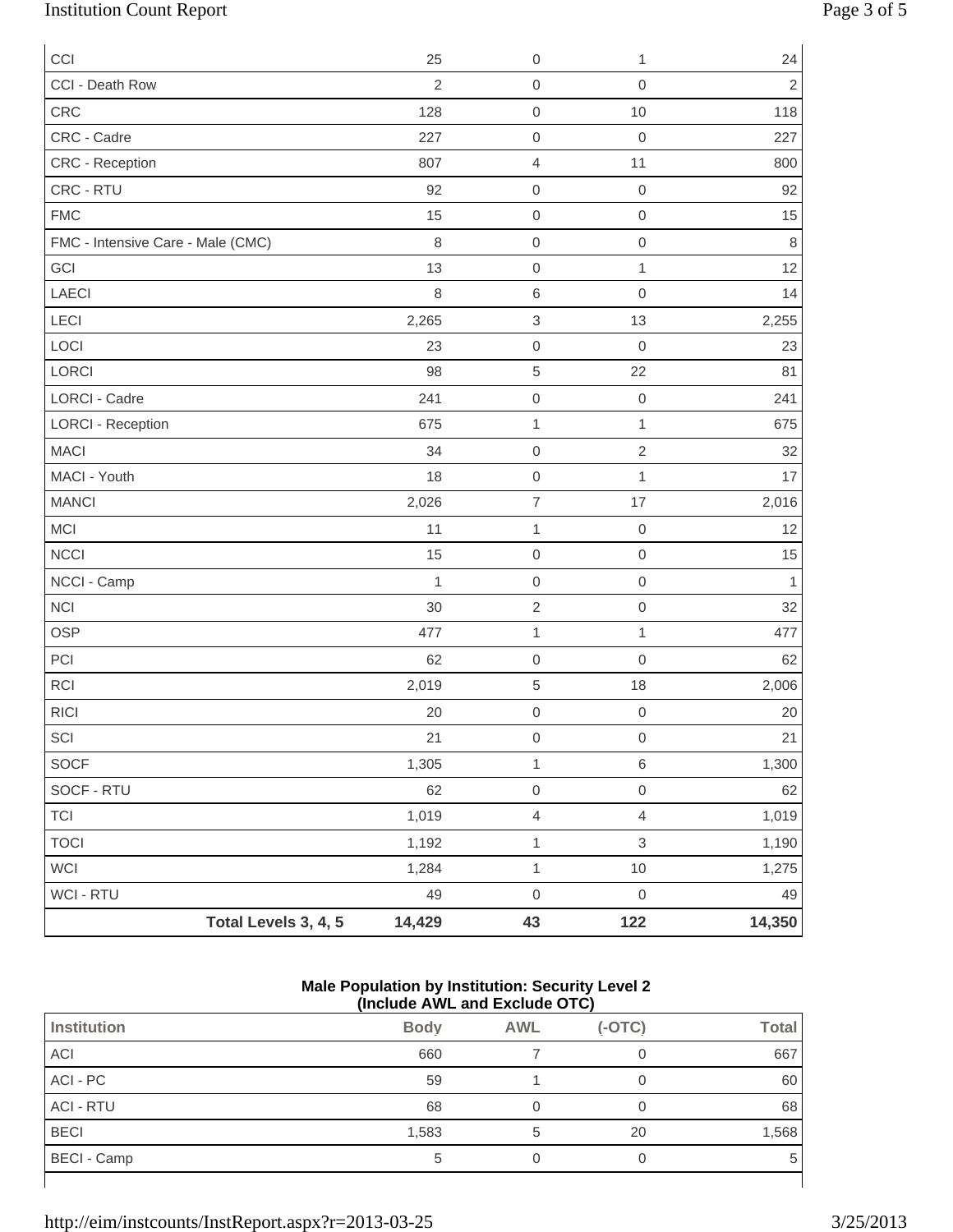# Institution Count Report Page 4 of 5

| CCI                               | 1,939          | 6                   | 12               | 1,933          |
|-----------------------------------|----------------|---------------------|------------------|----------------|
| CRC                               | 82             | $\mathbf{1}$        | $\mathbf{1}$     | 82             |
| CRC - Cadre                       | 14             | $\mathsf{O}\xspace$ | $\boldsymbol{0}$ | 14             |
| CRC - Reception                   | 210            | $\mathbf{1}$        | $\sqrt{2}$       | 209            |
| CRC - RTU                         | 14             | $\mathbf 0$         | $\boldsymbol{0}$ | 14             |
| <b>FMC</b>                        | 24             | $\,$ 3 $\,$         | $\boldsymbol{0}$ | 27             |
| FMC - Intensive Care - Male (CMC) | 14             | $\mathbf 0$         | $\mathbf 0$      | 14             |
| GCI                               | 861            | $\mathbf{1}$        | $\sqrt{2}$       | 860            |
| GCI - Camp                        | $\mathbf 1$    | $\mathbf 0$         | $\boldsymbol{0}$ | 1              |
| <b>GCI - RTU</b>                  | 1              | $\mathbf 0$         | $\boldsymbol{0}$ | $\mathbf{1}$   |
| LAECI                             | 1,370          | 16                  | 11               | 1,375          |
| LECI                              | 105            | $\mathsf{O}\xspace$ | 1                | 104            |
| LOCI                              | 1,360          | $\overline{2}$      | 14               | 1,348          |
| LORCI                             | 36             | $\,$ 3 $\,$         | $\overline{7}$   | 32             |
| <b>LORCI - Cadre</b>              | 11             | $\mathsf{O}\xspace$ | $\boldsymbol{0}$ | 11             |
| <b>LORCI - Reception</b>          | 230            | $\mathsf{O}\xspace$ | $\boldsymbol{0}$ | 230            |
| <b>MACI</b>                       | 957            | $\sqrt{2}$          | 5                | 954            |
| MACI - Youth                      | 15             | $\mathsf{O}\xspace$ | $\mathbf 0$      | 15             |
| <b>MANCI</b>                      | 51             | $\mbox{O}$          | $\mathbf 0$      | 51             |
| MCI                               | 1,928          | 15                  | 16               | 1,927          |
| MCI - Camp                        | $\overline{2}$ | $\mathsf{O}\xspace$ | $\boldsymbol{0}$ | $\overline{2}$ |
| <b>NCCI</b>                       | 1,443          | $\,6$               | 18               | 1,431          |
| <b>NCI</b>                        | 1,924          | $\,$ 3 $\,$         | 17               | 1,910          |
| PCI                               | 917            | 25                  | $\overline{4}$   | 938            |
| RCI                               | 29             | $\mathsf{O}\xspace$ | $\boldsymbol{0}$ | 29             |
| <b>RICI</b>                       | 563            | $\mathsf{O}\xspace$ | $\,6\,$          | 557            |
| $\ensuremath{\mathsf{SCI}}$       | 1,212          | $\overline{7}$      | $\,8\,$          | 1,211          |
| <b>TCI</b>                        | 35             | $\boldsymbol{0}$    | $\mathbf 0$      | 35             |
| <b>TOCI</b>                       | 51             | $\mathbf 0$         | $\mathbf 0$      | 51             |
| WCI                               | 75             | $\mathsf{O}\xspace$ | $\mathbf 0$      | 75             |
| WCI - RTU                         | $\sqrt{2}$     | $\mathsf{O}\xspace$ | $\mathbf 0$      | $\overline{2}$ |
| <b>Total Level 2</b>              | 17,851         | 104                 | 144              | 17,811         |

#### **Male Population by Institution: Security Level 1 (Include AWL and Exclude OTC)**

|                    | .           |            | .        |              |
|--------------------|-------------|------------|----------|--------------|
| <b>Institution</b> | <b>Body</b> | <b>AWL</b> | $(-OTC)$ | <b>Total</b> |
| ACI                | 597         | 6          | 0        | 603          |
| ACI - PC           | 19          |            | 0        | 19           |
| <b>ACI - RTU</b>   | 41          |            | 0        | 42           |
| <b>BECI</b>        | 614         |            | 12       | 609          |
| <b>BECI - Camp</b> | 472         | $\Omega$   | 0        | 472          |
| CCI                | 661         | 3          | 2        | 662          |
| CRC                | 40          |            | 0        | 40           |
|                    |             |            |          |              |